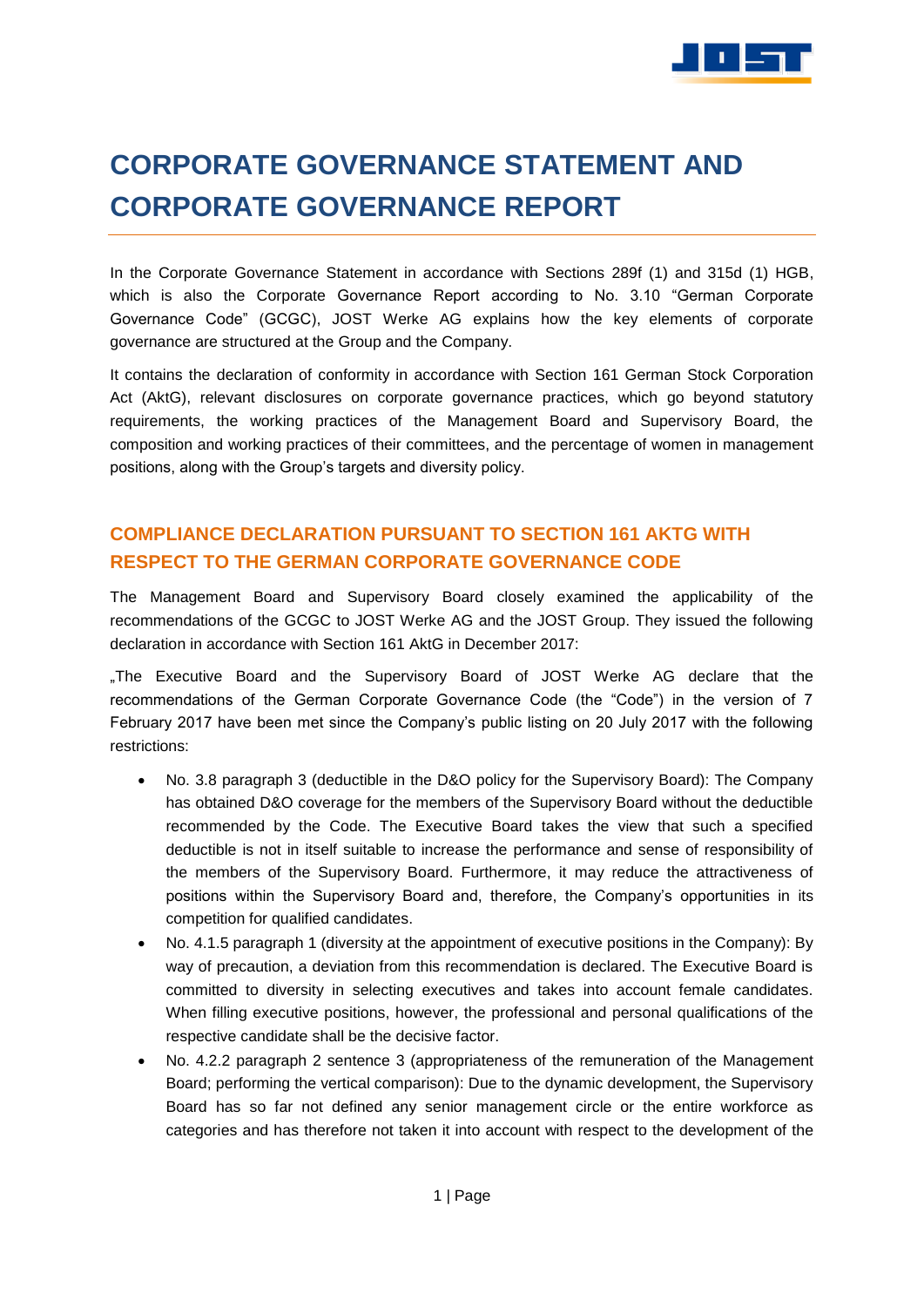

remuneration of the Executive Board over time. Such a categorization does not seem crucial to the Supervisory Board.

- No. 5.1.2 paragraph 1 (diversity in the composition of the Executive Board): As a precautionary measure, a deviation from this recommendation is declared, especially with regard to the current composition of the Executive Board. The Supervisory Board is committed to in the selection of Executive Board members and takes into account female candidates. However, currently all members of the Executive Board are male. It is intended to increase attention to female candidates with a view to the future appointment of potential successors of the current members of the Executive Board. However, the Supervisory Board takes the view that the decisive factor shall always be the personal and professional qualification of a candidate.
- No. 7.1.2 sentence 3 (time limits for publication of the consolidated financial statements / interim reports): For organizational reasons, the Company will be unable to comply with the time limits as per the Code recommendations for the publication of interim reports of the current and, most likely, the following fiscal year. As soon as practically and organizationally possible, the Company intends to comply with the lime limits as per the Code recommendations. The recommended time limits for the annual report will be met for the financial year 2017 and the following financial years."

Neu-Isenburg, 4 December 2017

JOST Werke AG

The Management Board The Supervisory Board

## **DISCLOSURES ON CORPORATE MANAGEMENT PRACTICES**

The main aspects of the internal control and risk management system relevant for the consolidated financial reporting process are described in the combined management report in accordance with sections 289 (4) and 315 (4) HGB.

Operating a commercially viable business while at the same time taking responsibility for employees, society and environment is at the heart of the JOST Group's philosophy. Responsible interaction with customers, suppliers, employees and society form the basis for its business relationships. JOST complies with all statutory requirements and also voluntarily assumes ethical principles. These requirements and principles are a key element of compliance management and have been defined in the Company's internal Code of Conduct.

Our Code of Conduct was adopted in April 2017. It is applicable to all regions and segments. The principles set out in the Code of Conduct provide an essential foundation for day-to-day activities. They give all executives and employees worldwide clear recommendations for action and convey the values and principles of the JOST Group. Respect for human rights, repudiation of child and forced labor, and the Company's understanding of diversity and inclusion are anchored in the Code of Conduct. JOST does not tolerate violations of internal guidelines and statutory provisions. Tip-offs and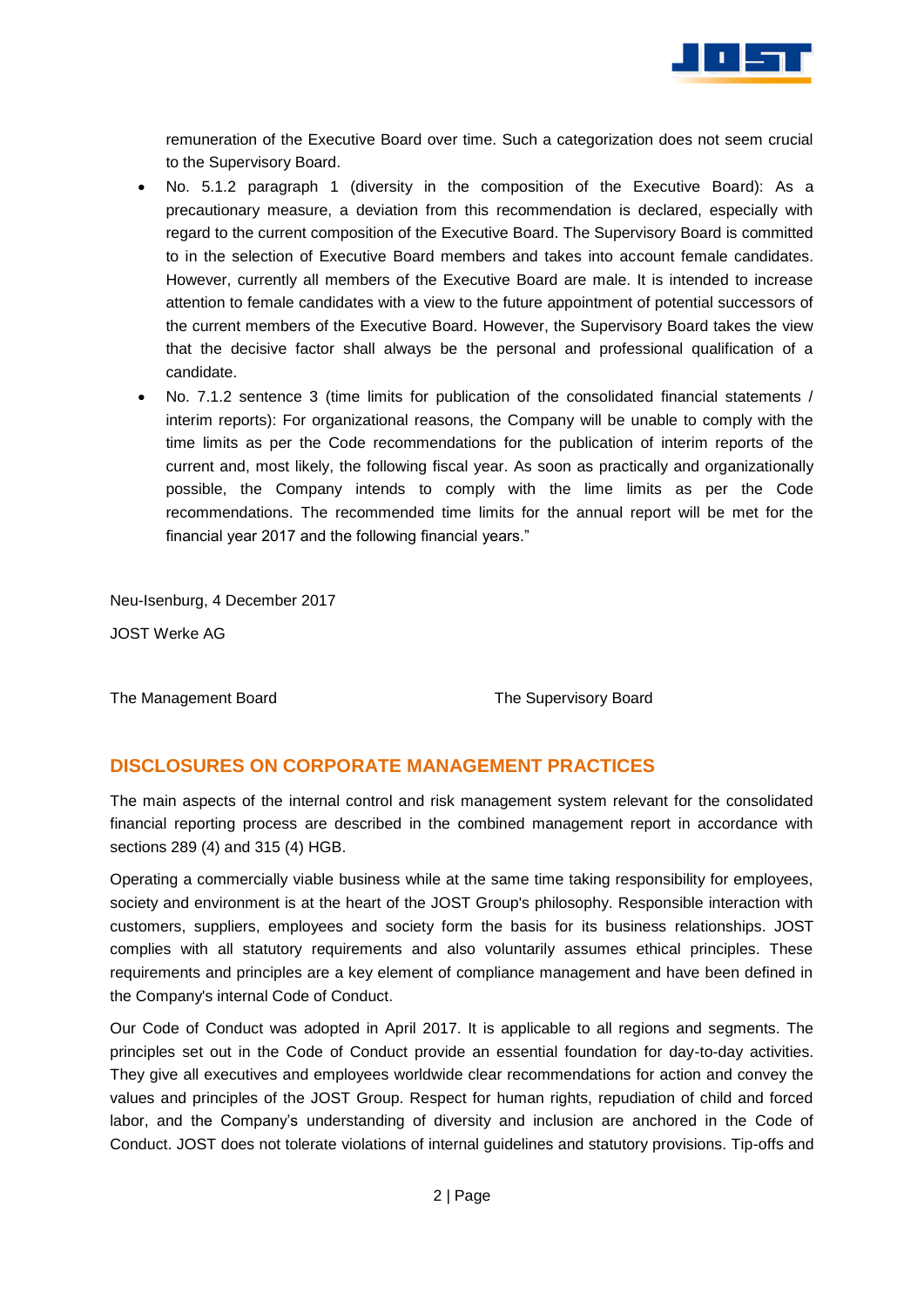

complaints relating to human rights violations, corruption and bribery can be reported to the internal Compliance Officer or submitted anonymously via a whistleblower system.

The Code of Conduct is publicly accessible on the intranet as well as on the Company's website [\(https://www.jost-world.com/en/sustainability/code-of-conduct.html\)](https://www.jost-world.com/en/sustainability/code-of-conduct.html).

In JOST's general terms and conditions of purchase, the Company also requires that its suppliers observe the ten universally recognized principles of the UN Global Compact concerning human rights, labor standards, environmental protection and the fight against corruption.

## **WORKING PRACTICES OF THE MANAGEMENT AND SUPERVISORY BOARDS**

As a listed German stock corporation, JOST Werke AG has a dual management and supervisory structure with a strict separation of the two boards responsible for managing and supervising the Company. A member of the Management Board cannot be a member of the Supervisory Board at the same time.

#### **MANAGEMENT BOARD**

The Management Board of JOST Werke AG is responsible for managing the Company and the Group. It comprises three members. The Management Board defines the corporate objectives and determines the strategic direction of the Group and its operating segments. It manages and supervises the course of business, plans and allocates company resources, monitors operational management, and ensures appropriate risk management. The rules of procedure for the Management Board govern the principles for management and collaboration within the Management Board. The members of the Management Board are bound to observe the Company's best interests. No member of the Management Board may pursue personal interests in their decisions or exploit for themselves business opportunities to which the Company or a dependent company is entitled. Each member of the Management Board must immediately inform the Supervisory Board of any conflicts of interest that arise and inform the other Management Board members of these.

The Management Board involves the Supervisory Board in all decisions of fundamental importance to the Company and informs the Supervisory Board without delay and comprehensively about all issues that are relevant to the Company and the Group regarding strategy, planning, business development, the risk situation, risk management and compliance. In addition, the Articles of Association and the rules of procedure for the Management Board define the transactions or types of transactions requiring the approval of the Supervisory Board.

The Management Board has not established any committees for performing its duties.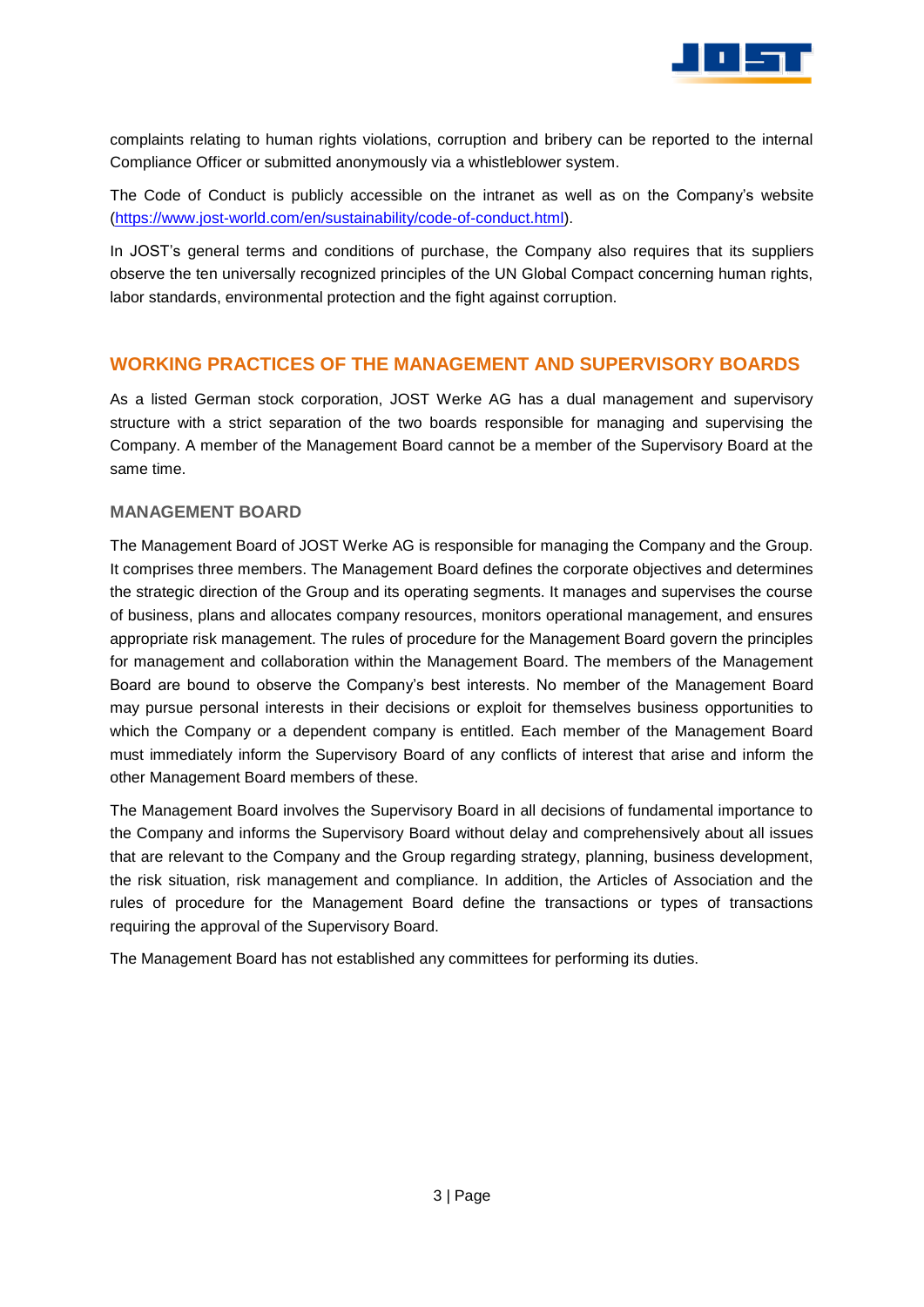

| <b>Members</b><br>of<br>the<br><b>Management Board</b> | Lars Brorsen (CEO)                                                             | Dr. Ralf Eichler (COO)  | Christoph<br>Hobo<br>(CFO)                                                                        |
|--------------------------------------------------------|--------------------------------------------------------------------------------|-------------------------|---------------------------------------------------------------------------------------------------|
| <b>Key responsibilities</b>                            | Marketing and sales                                                            | Purchasing              | Finance and treasury                                                                              |
|                                                        | Quality and the<br>environment<br>Human resources<br>Research &<br>development | Production<br>Logistics | Accounting and<br>reporting<br>Controlling<br>ΙT<br>Legal and<br>compliance<br>Investor relations |

The responsibilities of the board members are as follows:

#### **SUPERVISORY BOARD**

The Supervisory Board appoints, monitors and advises the members of the Management Board in their management of the Company. It appoints and dismisses the members of the Management Board and regularly examines the structure and amount of their remuneration. The Supervisory Board also reviews the annual and consolidated financial statements and the combined management report of the Company and the Group. With its approval, the financial statements are adopted.

The Supervisory Board has adopted its own rules of procedure that, together with the Company's Articles of Association and current legislation, govern the work of the Supervisory Board. In the performance of its duties, the Supervisory Board collaborates closely with the Management Board in a spirit of trust for the good of the Company. The Chairman of the Supervisory Board is in regular contact with the Management Board, particularly the Chief Executive Officer, on current business issues.

In accordance with the Articles of Association, the Supervisory Board of JOST Werke AG is composed of six members. In its rules of procedure, the Supervisory Board has determined that none of its members should be older than 75 years of age at the time of their appointment. Members of the Supervisory Board shall not be members of governing bodies of, or exercise advisory functions at, significant competitors of the Company. The Chairman must be informed of any conflicts of interest. The Chairman of the Supervisory Board is required to notify the Supervisory Board or the Executive and Nomination Committee of any conflicts of interest. No conflicts of interest were reported in fiscal year 2017. CVs of the current members of the Supervisory Board can be found at [http://ir.jost](http://ir.jost-world.com/supervisory-board)[world.com/supervisory-board.](http://ir.jost-world.com/supervisory-board)

The Supervisory Board meets at least twice in the first half and at least twice in the second half of each calendar year. Other meetings are convened as required. Following its appointment on June 23, 2017 (as a consequence of the change in legal form from a limited liability company under German law (GmbH) to a German stock corporation (AG)), the Supervisory Board convened to three plenary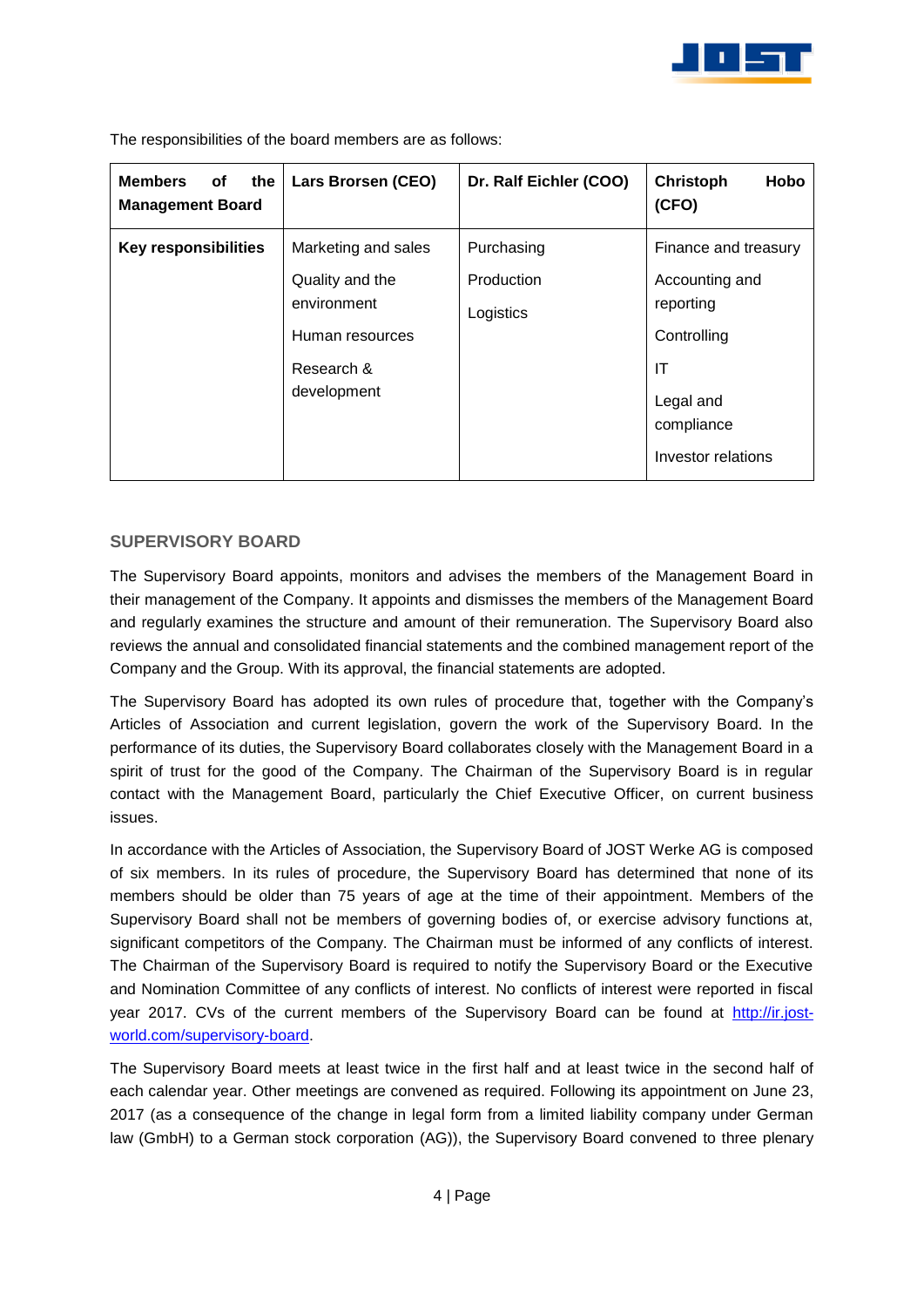

sessions. In addition, three committee sessions also took place as physical meetings. All members attended more than half of the meetings of the Supervisory Board and the committees of which they are members. Further information is provided in the Report of the Supervisory Board for fiscal year 2017.

The Supervisory Board reviews the efficiency of its activities on a regular basis, but at least once every two years. The first efficiency review must take place when the Supervisory Board has worked together for at least two years. This was not yet the case in fiscal year 2017.

For the performance of its duties, the Supervisory Board of JOST Werke AG established two committees:

**Executive and Nomination Committee**

**Members:** Manfred Wennemer (Chair), Prof. Bernd Gottschalk, Rolf Lutz

The Chairman of the Supervisory Board is also the Chairman of the Executive and Nomination Committee.

Main responsibilities:

- Preparation of resolutions for the appointment or revocation of the appointment of members of the Management Board
- Preparation of employment contracts with members of the Management Board
- Preparation of resolutions on the structure of the Management Board remuneration system
- Identification of suitable candidates for the Supervisory Board
- Preparation of proposals to the General Meeting for the election of Supervisory Board members

#### **Audit Committee:**

**Members:** Jürgen Schaubel (Chair), Natalie Hayday, Klaus Sulzbach

The Chairman of the Audit Committee is elected by the Supervisory Board and must not be the Supervisory Board Chairman. He shall also be the finance expert within the meaning of Section 100 (5) and Section 107 (4) of the Aktiengesetz (German Stock Corporation Act – AktG).

Main responsibilities:

- Monitoring of the accounting, the financial reporting process, the effectiveness of the internal control system, the risk management system, the internal auditing system, the financial statement auditing, in particular the independence of the auditor
- Issuance of the audit engagement to the auditors, granting of approval for additional services to be covered by the audit engagement, and definition of key audit areas
- Preparation of resolutions by the Supervisory Board on the adoption and approval of the consolidated and annual financial statements
- Monitoring of observation of and compliance with the legal requirements and Group policies by the Group companies
- Preparation of a substantiated recommendation for the election of the auditor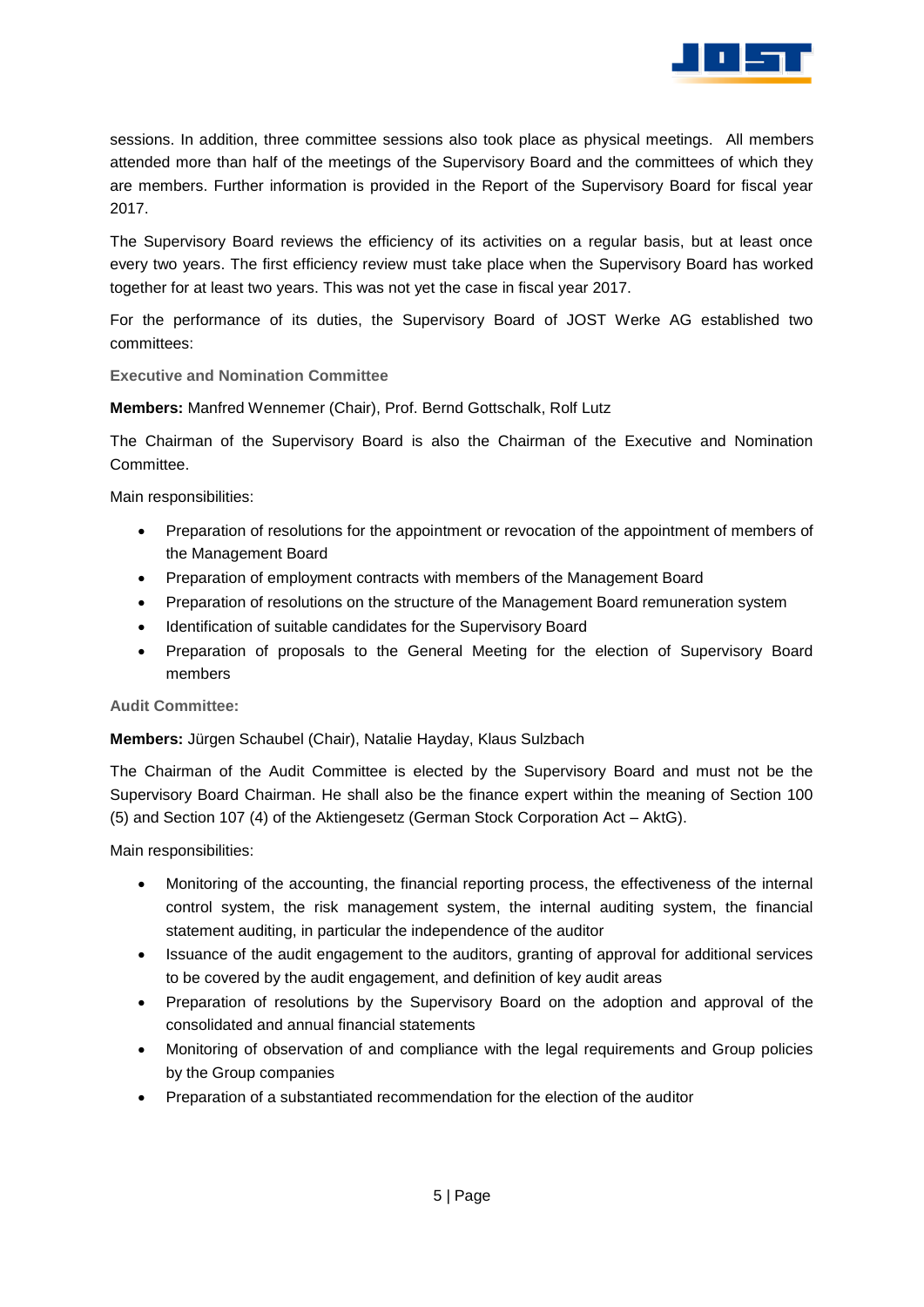

#### **REMUNERATION OF MANAGEMENT BOARD AND SUPERVISORY BOARD**

The remuneration of the members of the Management Board and the Supervisory Board are proportionate to their duties and the responsibility assigned to them. The Management Board's remuneration system as well as the compensations paid to the Management and the Supervisory Board in fiscal year 2017 are published in the Remuneration Report, which is part of the chapter "Corporate Governance" in the Annual Group Report 2017.

There are currently no stock and option programs or similar securities-based incentive systems.

## **SHARE OF WOMEN ON THE SUPERVISORY AND MANAGEMENT BOARDS AND IN THE MANAGEMENT LEVELS BELOW THE MANAGEMENT BOARD**

In accordance with Section 111 (5) AktG, the Supervisory Board of JOST Werke AG laid down targets for the share of women on the Supervisory Board and Management Board of JOST Werke AG.

By the end of the Annual General Meeting that votes on the approval of the actions of the Supervisory Board for fiscal year 2020, the share of women in the Supervisory Board is to fulfill the target of 1:6 or 17%. This target was reached in 2017. The minimum quota of 30% in accordance with Section 96 (2) and (3) does not apply to the Supervisory Board of JOST Werke AG.

When selecting Management Board members, the Supervisory Board takes care to ensure diversity and considers female candidates. The three-person Management Board currently consists exclusively of men, however. Thus, the Supervisory Board formally resolved to set the existing quota of 0:3 or 0% as a target up until the end of the Annual General Meeting that votes on the approval of the actions of the Management Board for fiscal year 2020. For future appointments, the Supervisory Board will try to appoint female candidates as Management Board members as well. However, the Supervisory Board believes that a decision on Management Board appointments should always be based on the suitability of the candidate from a personal and professional perspective.

In fiscal year 2017, the share of women in management positions throughout the Group at the two management levels below the Management Board rose to 8% (previous year: 7%). The Management Board is striving to achieve a balance between genders at all employee levels. As JOST's business focuses heavily on technical professions, in which women are still underrepresented in both higher education and the application process, the latter presents a challenge when filling jobs.

In accordance with Section 76 (4) AktG, the Management Board laid down a target of 10% for the share of women throughout the Group in the two management levels below the Management Board which is to be reached by December 31, 2020.

At JOST Werke AG, the share of women in management positions below the Management Board in the reporting period was 33%. At the single entity JOST Werke AG, the Management Board will maintain the target of 30% until December 31, 2020.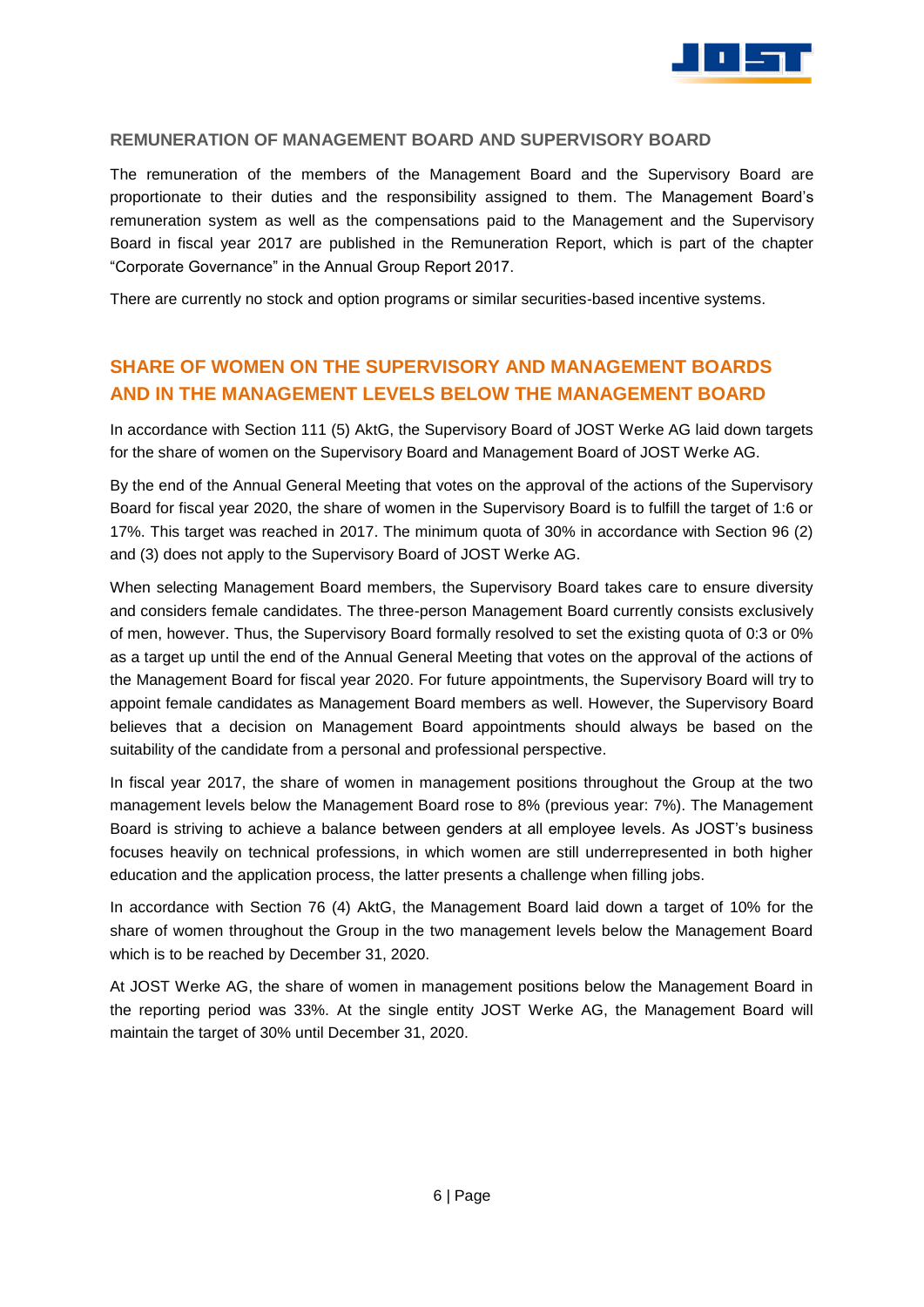

## **DIVERSITY CONCEPT FOR THE MANAGEMENT BOARD**

When appointing members of the Management Board, the Supervisory Board pays particular attention to personal suitability and professional qualifications. In addition, the Supervisory Board considers other aspects such as age, gender, educational background or work experience in an effort to achieve a high degree of diversity. The JOST Group's strong international presence must also be taken into account in the appointment of Management Board members. Different age groups should be appropriately represented on the Management Board. In the selection of Management Board members, special consideration must also be given to female candidates. Moreover, members of the Management Board must have as broad an educational background and work experience as possible. Nonetheless, the Company does not follow a concrete and rigid concept of diversity as the promotion of diversity cannot be promoted by a uniform system.

#### **Status of implementation**

There are currently no women in the Management Board. The Management Board in its present composition satisfies all other desired diversity requirements. All members of the Management Board have international work experience. Two members have German nationality, while one member is Danish. The Management Board has a balanced age structure, which means the perspectives and experience of different generations are well represented. At the reporting date, the members of the Management Board were 40, 53, and 65 years old. In addition, the educational background and work experience of the different Management Board members varies. You can find more information on the career and work experience of the members of the Management Board of JOST Werke AG online at <https://www.jost-world.com/management-board>

# **DIVERSITY CONCEPT, COMPETENCE PROFILE AND COMPOSITION GOALS OF THE SUPERVISORY BOARD**

First and foremost, the composition of the Supervisory Board has to ensure that its members collectively have the knowledge, skills and professional expertise required to properly perform all duties. In particular, its goal is that the members of the Supervisory Board have knowledge in the following areas: governance and leadership of international companies, industry knowledge in the automotive supply industry, finance, risk management as well as governance and compliance. The Supervisory Board must also include what it considers to be an appropriate number of independent members.

Furthermore, when proposing candidates for election to the Supervisory Board, the Supervisory Board takes international experience and diversity into account. Without proposals of individual candidates being exclusively dependent on this, the Supervisory Board strives to make its composition as balanced and diverse as possible with variety in the diversity requirements such as gender, age, education and work experience.

#### **Status of implementation**

None of the members of the Supervisory Board has a personal or business relationship with the Company, its governing bodies, a controlling shareholder or a company affiliated with the controlling